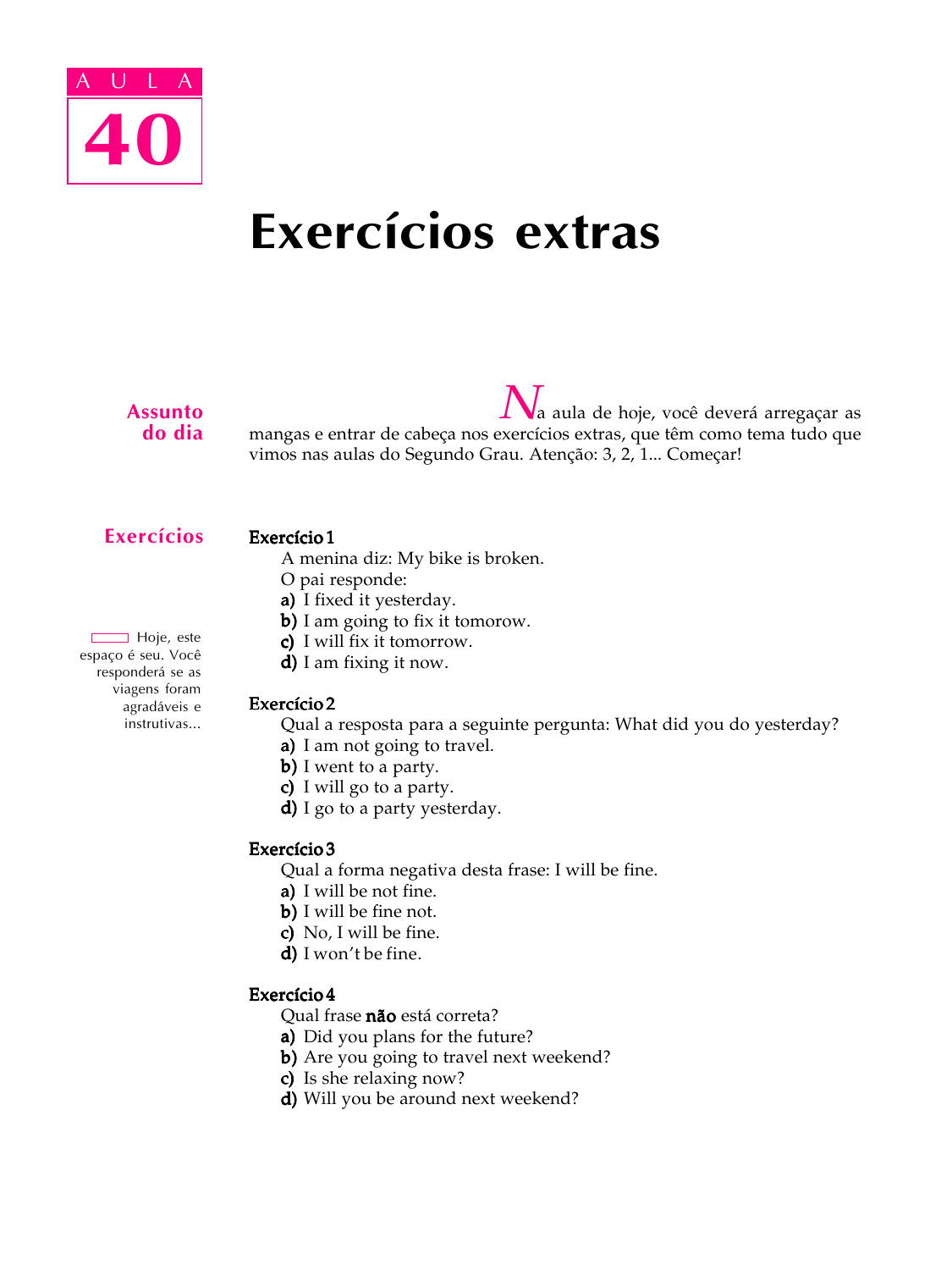Qual a palavra que não pertence ao mesmo grupo que as outras?

- a) went
- $b)$  woke up
- c) read
- d) around

# Exercício 6

A frase: "Mary types letters" no passado fica:

- a) Mary typed letters.
- b) Mary will type letters.
- c) Mary typing letters.
- d) Mary is typing letters.

# Exercício 7

Olhe para a ilustração e escolha a frase certa:

- a) John is taller than Tom.
- b) Tom is taller than John.
- c) John is as tall as Tom.
- d) Tom is as tall as John.



#### Exercício 8

Qual a negativa desta frase: I woke up at 7 a.m.

- a) I not woke up at  $7$  a.m.
- b) I did not woke up at  $7$  a.m.
- c) I didn't wake up at  $7$  a.m.
- d) I didn't woke up at  $7$  a.m.

# Exercício 9

Qual alternativa completa a frase: Sally is ...........................................Carla.

- a) more beautiful
- b) more beautiful than
- c) more beautifuler
- d) beautifuler than

#### Exercício 10

Cada uma das alternativas apresenta o presente e o passado dos verbos. Uma delas não está correta. Qual é?

- a)  $go went$
- b) say said
- $c)$  read read
- $d)$  write writed.

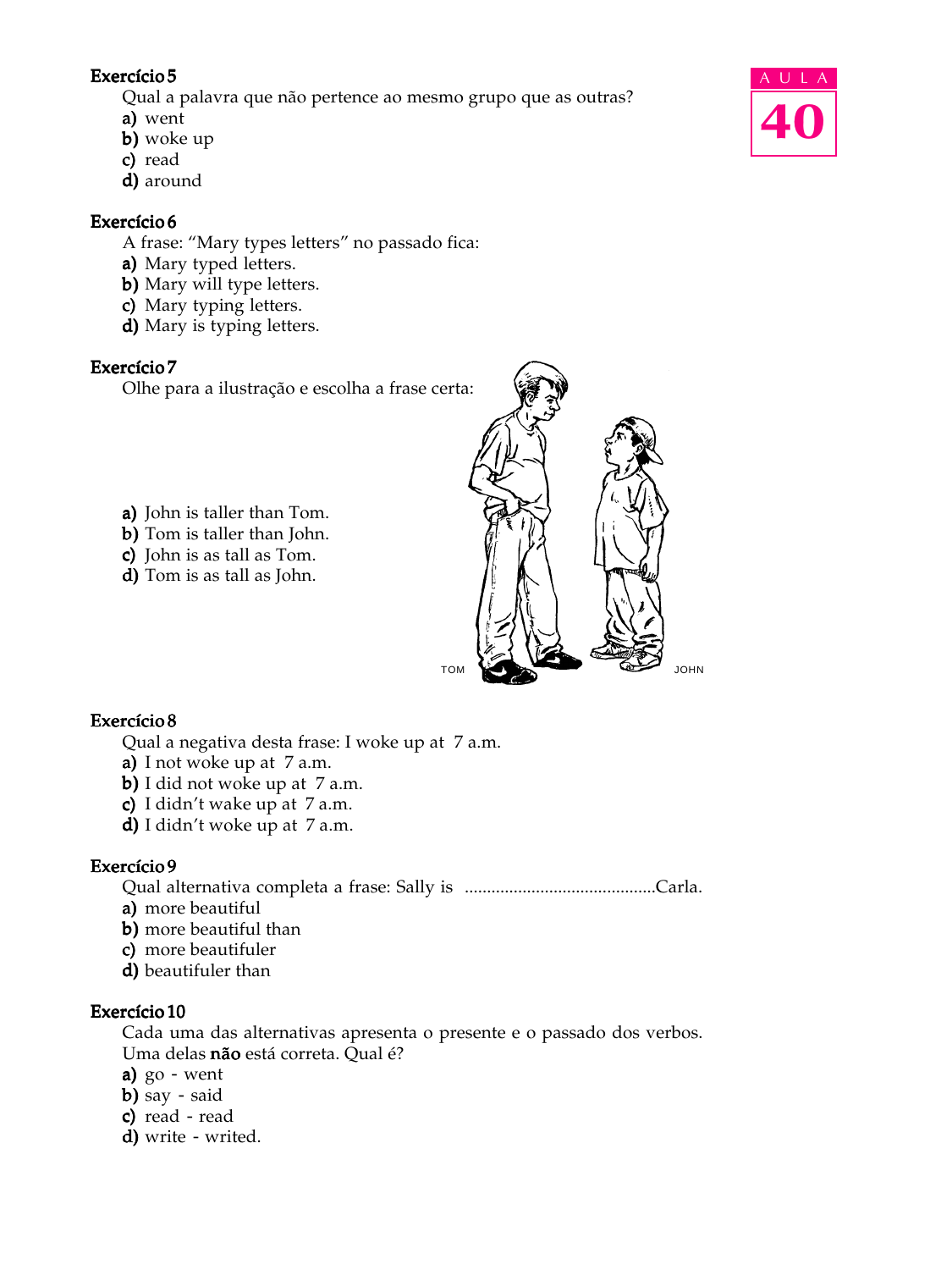

Qual a alternativa completa a frase: John .................... until 5 p.m. After work, he .................... to the club and .................... tennis.

- a) workeds wents playeds.
- b) went worked played.
- c) worked went played
- d) work  $g_0$   $p$ lay

#### Exercício 12

Qual a resposta para: Did she go to the park?

- a) Yes, she go there yesteray
- b) No, she didn't. She stayed at home.
- c) Yes, she stayed at home.
- d) No, she didn't went there.

#### Exercício 13

Qual a alternativa que completa a frase: The world .................... so violent. People .................... in peace.

- a) was  $-$  was
- **b)** will be  $-$  will live
- c) won't be  $-$  will live
- $d)$  will will live

#### Exercício 14

Qual a resposta para: Did you mail that letter for me?

- a) Yes, I did. I am going to mail it now.
- **b**) I am sorry. I completely forgot. I will do it now.
- c) I am sorry. I completely forgot. I am going to do it now.
- $d)$  Yes, I will.

#### Exercício 15

- I have a headache. What should I do? (O que você sugere?)
- a) Why don't we go dancing?
- b) You should take some aspirin.
- c) You should study Math.
- d) What about a CD?

#### Exercício 16

Qual dos verbos abaixo não é regular?

- a) study
- b) play
- c) stay
- d) begin

#### Exercício 17

Complete a frase: Como usamos will quando não temos certeza, é comum empregarmos palavras como .............................................. Estas palavras demonstram incerteza.

- a) yesterday, maybe, future;
- **b**) probably, maybe, I guess;
- c) future, maybe, probably;
- d) tomorrow, next week, maybe.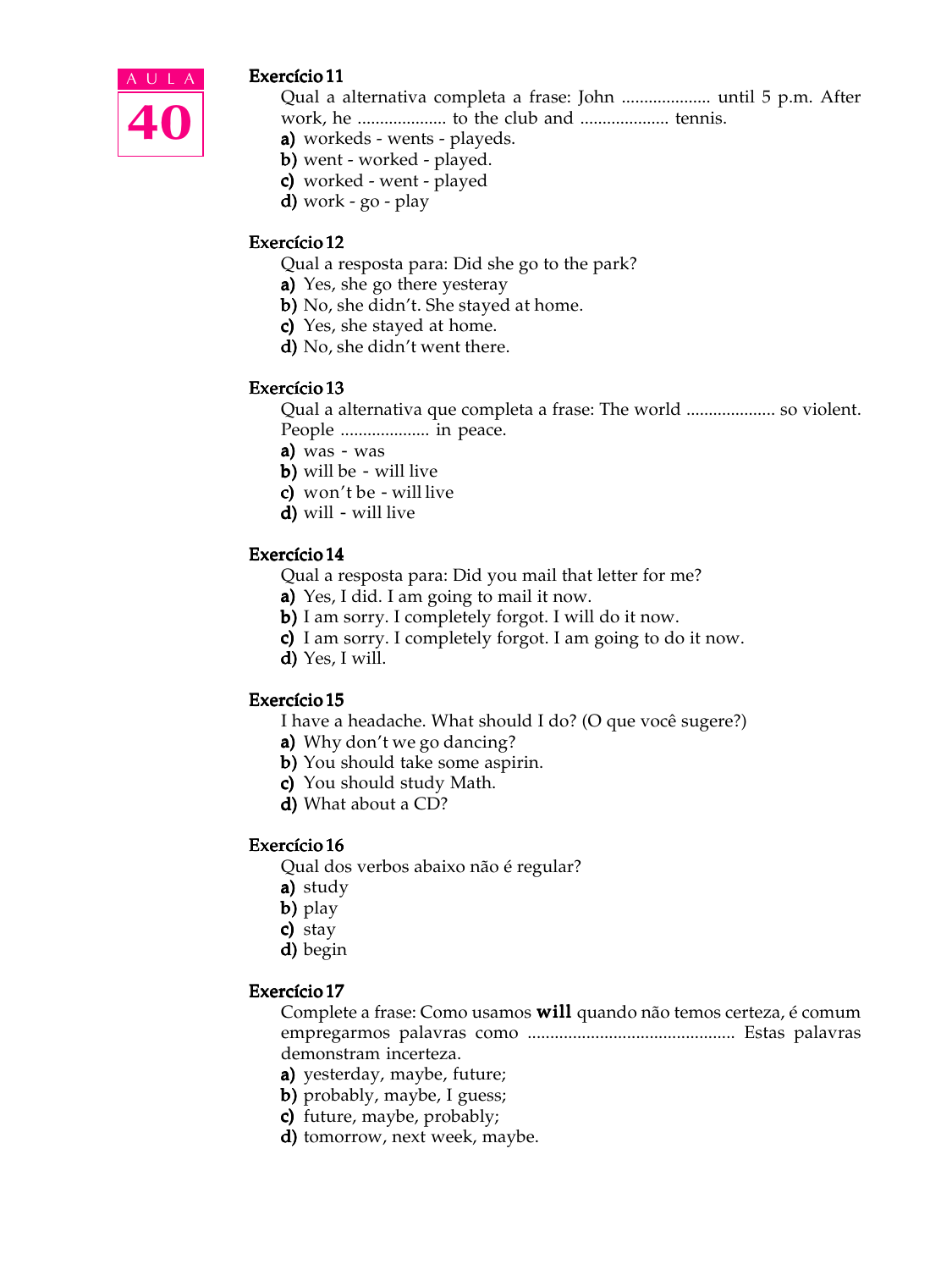As expressões .................................................................................... indicam passado.

- a) yesterday, last week, last year.
- b) yesterday, next week, next year.
- c) yesterday, tomorrow, today.
- d) yesterday, last week, tomorrow.

#### Exercício 19

Uma das frases abaixo não está correta. Qual?

- a) She does't work on Sunday.
- b) She works on Monday.
- c) She doesn't works on Sunday.
- d) Does she work on Tuesday.

#### Exercício 20

Qual palavra **não** pertence ao mesmo grupo que as outras:

- a) beautiful
- b) tall
- $c)$  relax
- d) fat

#### Exercício 21

My sister is 21 years old. My brother is 23 years old. My sister is...

- a) younger than my brother.
- b) older than my brother.
- c) more young than my brother.
- d) less young than my brother.

#### Exercício 22

Qual é a frase certa?

- a) Have two boys in front of your house.
- b) There is two boys in front of your house.
- c) Has two boys in front of your house.
- d) There are two boys in front of your house.

#### Exercício 23

This book is R\$ 30,00. That book is R\$ 10,00. That book is...

- a) less expensive than this one.
- **b**) as expensive as this one.
- c) more expensive than this one.
- $d$ ) not expensive as this one.

#### Exercício 24

These are my plans for the weekend:

- a) I am going to study on Saturday and I relaxed on Sunday.
- b) I am going to study on Saturday and I am going to relax on Sunday.
- c) I studied on Saturday and I relaxed on Sunday.
- d) I will study on Saturday and I will relax on Sunday.

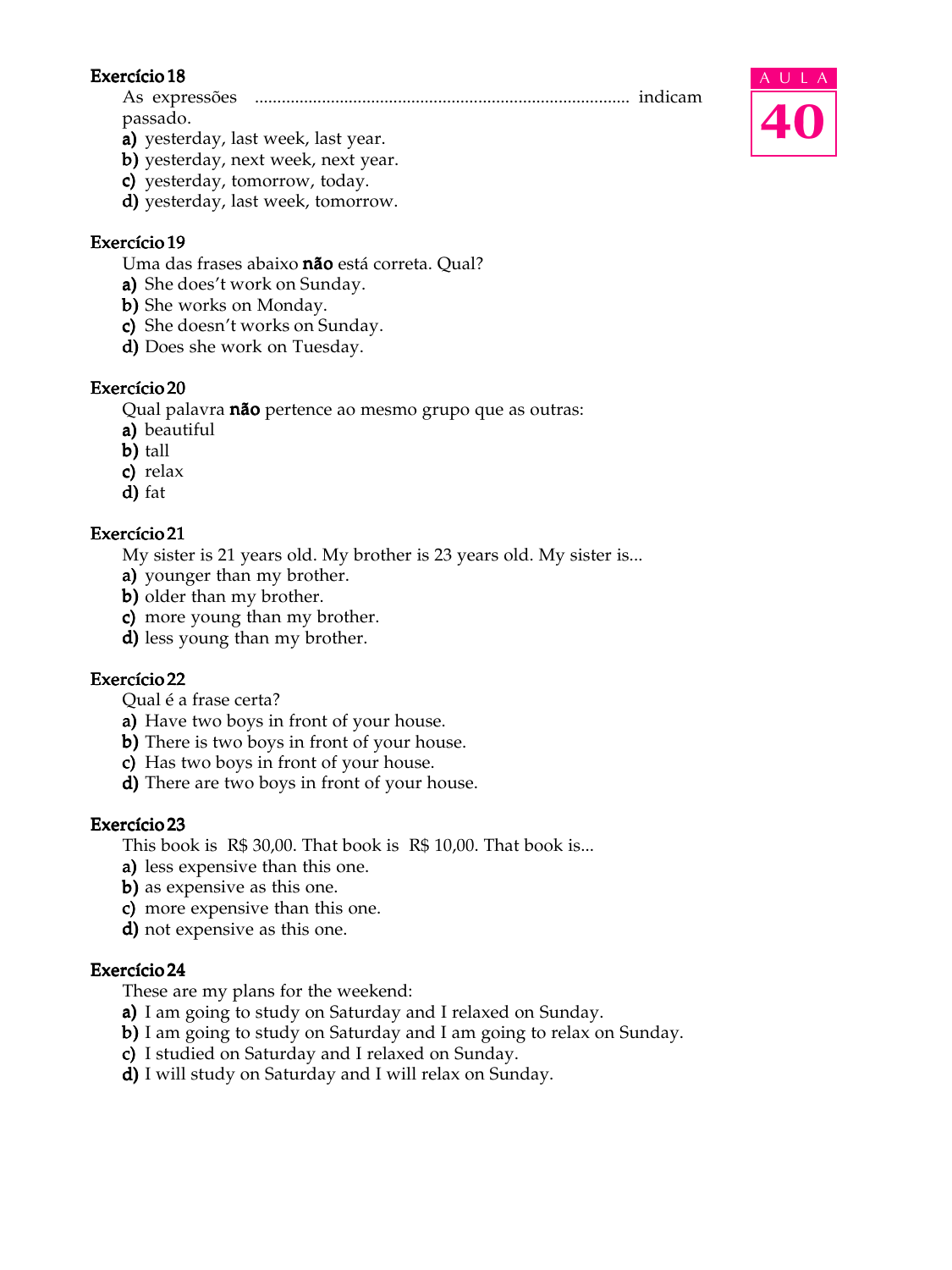

Que alternativa completa esta frase: This .......... Maria. She has two children. Their names .......... Stella and João. Stella .......... 15 and João .......... 13.

- a) is, is, is, is.
- $b)$  be, are, is, be.
- c) is, are, is, is
- d) is, are, has, has.

#### Exercício 25

Somente uma das frases abaixo está correta. Qual?

- a) I study always on Friday.
- b) Always I study on Friday.
- c) I always study on Friday.
- **d)** I study on Friday always.

#### Exercício 27

- What do you suggest?
- a) Let's go to the movies.
- b) Let's to go to the movies.
- c) Let's the movies.
- d) Let's going to the movies.

#### Exercício 28

Que advérbio completa a frase:

- She is a careful driver. She drives ................................ .
- a) carelessly
- b) careful
- c) beautifully
- d) carefully

#### Exercício 29

- Lisa ..................................... basketball now.
- a)  $play$
- **b)** is playing
- c) plays
- d) playing

#### Exercício 30

Film A is interesting. Film B is more interesting than film A. Film C is more interesting than film B.

- a) Film A is the most interesting film.
- b) Film B is the most interesting film.
- c) Film C is the most interesting film.
- d) Film A is more interesting than film  $C$ .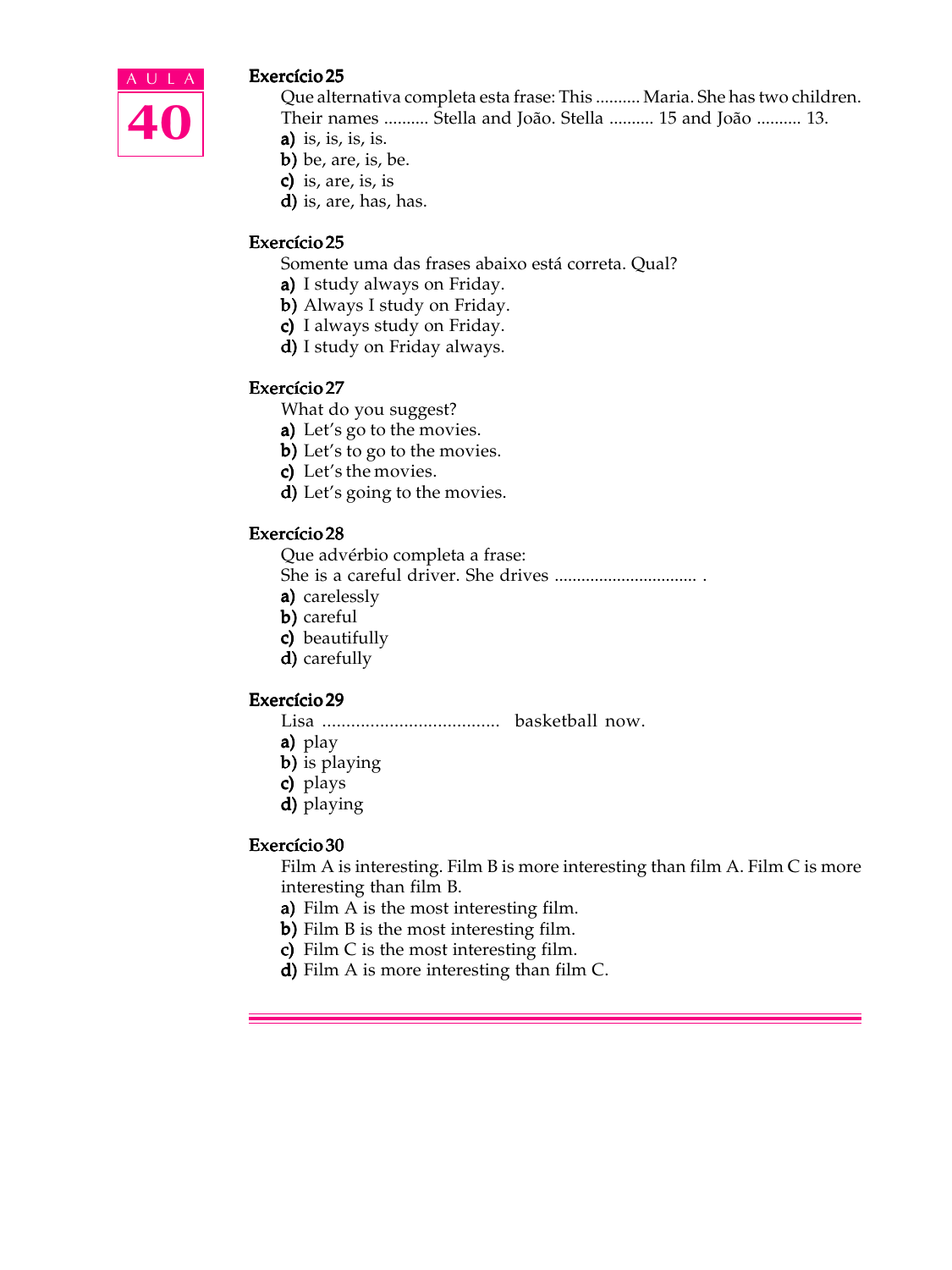AB NOT NCAE T R AT N L E F U G MB MX O WO P B T AL L AL AY P HQX GO MU A I NT E R E S T I NG S T E U B D I H N WA MO E S I T S E X N O S O O WMO UFATAYGBI GXATM A U T B U WH S V R O A T P NL A C R S O ME ME X V Q

#### Jogo 2. Crossword

#### DOWN

- 1. Mary .................... basketball very well.
- 2. He works very .................... .
- 3. 1996 is a .................... year for Austria.
- 4. Sally is not short. She is .................... .
- 5. You should .................... some aspirin.
- 6. Snoopy is a famous .................... .
	- **ACROSS**
- 1. I will .................... stay here.
- 2. Mila .................... a lot yesterday. She had an exam today.
- 3. They are very diferent. Mary likes to play soccer and Paula likes to listen to music.
- 4. I read some .................... news today.
- 5. He .................... until 5:00 p.m.. Then, he went home.
- 6. I .................... a lot this morning. I woke up at 11:00 a.m..



Jogo 3. Desembaralhe as letras para formar palavras: